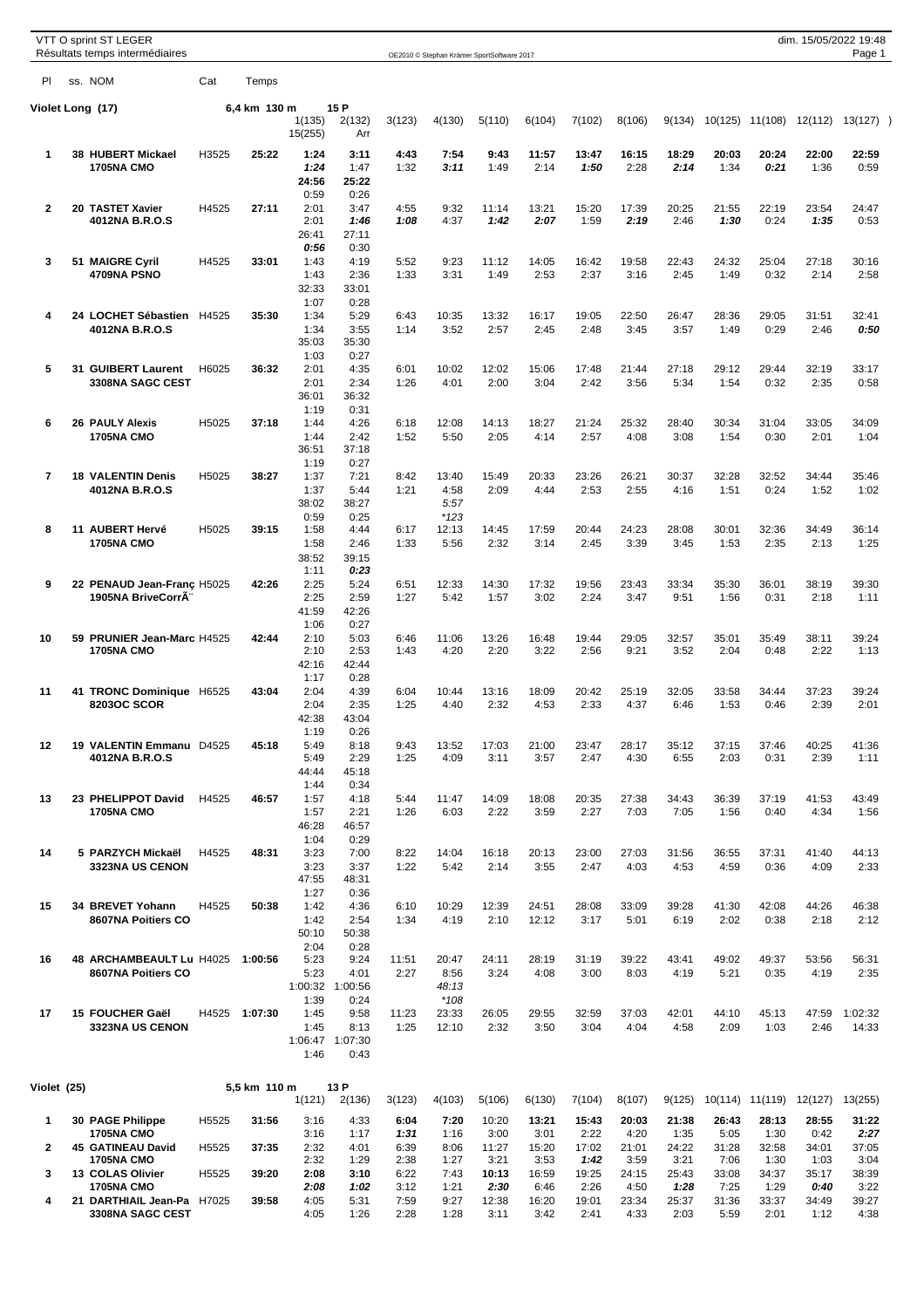| im. 15/05/2022 19:48 |  |  |       |  |
|----------------------|--|--|-------|--|
|                      |  |  | Daga' |  |

| PI.            |    | ss. NOM                                                              | Cat   | Temps         |                      |                                 |                       |                       |                        |                       |                       |                       |                       |                                                 |                       |                       |                       |
|----------------|----|----------------------------------------------------------------------|-------|---------------|----------------------|---------------------------------|-----------------------|-----------------------|------------------------|-----------------------|-----------------------|-----------------------|-----------------------|-------------------------------------------------|-----------------------|-----------------------|-----------------------|
| Violet (25)    |    |                                                                      |       | 5,5 km  110 m |                      | 13 P                            | (suite)               |                       |                        |                       |                       |                       |                       |                                                 |                       |                       |                       |
|                |    |                                                                      |       |               | 1(121)               | 2(136)                          | 3(123)                | 4(103)                | 5(106)                 | 6(130)                | 7(104)                | 8(107)                | 9(125)                |                                                 | 10(114) 11(119)       | 12(127)               | 13(255)               |
| 5              |    | 7 ETCHEN Daniel                                                      | H5025 | 40:00         | 2:43<br>2:43         | 4:26<br>1:43                    | 6:06                  | 7:31<br>1:25          | 13:29                  | 17:23<br>3:54         | 19:16                 | 23:14                 | 26:26                 | 33:39                                           | 35:12                 | 36:12                 | 39:25                 |
| 6              |    | <b>3319NA SMOG</b><br>8 GONZALEZ James                               | H6025 | 40:50         | 4:29                 | 6:08                            | 1:40<br>8:38          | 10:01                 | 5:58<br>15:14          | 18:22                 | 1:53<br>20:41         | 3:58<br>25:12         | 3:12<br>26:50         | 7:13<br>33:25                                   | 1:33<br>35:34         | 1:00<br>36:34         | 3:13<br>40:15         |
| $\overline{7}$ |    | 3318NA ASM CO<br>46 MONESTES Françoi H6025                           |       | 41:17         | 4:29<br>3:25         | 1:39<br>4:46                    | 2:30<br>8:43          | 1:23<br>9:56          | 5:13<br>14:07          | 3:08<br>18:00         | 2:19<br>19:55         | 4:31<br>24:33         | 1:38<br>26:11         | 6:35<br>32:03                                   | 2:09<br>33:31         | 1:00<br>36:51         | 3:41<br>40:35         |
|                |    | 4709NA PSNO                                                          |       |               | 3:25                 | 1:21<br>34:25<br>$*120$         | 3:57                  | 1:13                  | 4:11                   | 3:53                  | 1:55                  | 4:38                  | 1:38                  | 5:52                                            | 1:28                  | 3:20                  | 3:44                  |
| 8              | 27 | <b>GIRARD Philippe</b><br><b>3319NA SMOG</b>                         | H6025 | 42:58         | 6:50<br>6:50         | 8:17<br>1:27                    | 10:10<br>1:53         | 11:39<br>1:29         | 17:26<br>5:47          | 21:04<br>3:38         | 23:05<br>2:01         | 27:19<br>4:14         | 30:12<br>2:53         | 35:18<br>5:06                                   | 37:30<br>2:12         | 38:26<br>0:56         | 42:23<br>3:57         |
|                |    |                                                                      |       |               |                      | 5:16<br>$*114$                  |                       |                       |                        |                       |                       |                       |                       |                                                 |                       |                       |                       |
| 9              |    | 37 LAHOUZE Eloïse<br>4012NA B.R.O.S                                  | D1825 | 44:26         | 3:15<br>3:15         | 4:38<br>1:23                    | 6:13<br>1:35          | 8:18<br>2:05          | 12:39<br>4:21          | 15:56<br>3:17         | 20:02<br>4:06         | 26:41<br>6:39         | 28:21<br>1:40         | 37:52<br>9:31                                   | 39:19<br>1:27         | 40:12<br>0:53         | 43:42<br>3:30         |
| 10             |    | <b>43 DOUCET Patrick</b><br><b>6611OC CCIO</b>                       | H5525 | 45:00         | 4:08<br>4:08         | 5:47<br>1:39<br>13:37           | 7:57<br>2:10          | 9:26<br>1:29          | 20:08<br>10:42         | 23:52<br>3:44         | 27:37<br>3:45         | 31:30<br>3:53         | 33:33<br>2:03         | 38:31<br>4:58                                   | 40:27<br>1:56         | 41:16<br>0:49         | 44:30<br>3:14         |
| 11             |    | 36 DEGUERET Anne<br>8607NA Poitiers CO                               | D4525 | 45:13         | 7:16<br>7:16         | $*104$<br>8:42<br>1:26<br>18:59 | 10:36<br>1:54         | 12:14<br>1:38         | 16:03<br>3:49          | 21:05<br>5:02         | 23:59<br>2:54         | 29:02<br>5:03         | 32:31<br>3:29         | 37:45<br>5:14                                   | 39:30<br>1:45         | 40:40<br>1:10         | 44:40<br>4:00         |
| $12 \,$        |    | 57 LAPERGUE Fabrice H5025                                            |       | 45:26         | 2:37                 | $*104$<br>5:27                  | 7:10                  | 8:42                  | 15:16                  | 18:09                 | 20:15                 | 25:15                 | 32:08                 | 37:55                                           | 40:32                 | 41:33                 | 44:43                 |
| 13             |    | 3319NA SMOG<br>56 CLEMENCON Jerom H5525                              |       | 45:54         | 2:37<br>2:44         | 2:50<br>4:04                    | 1:43<br>7:24          | 1:32<br>8:43          | 6:34<br>15:42          | 2:53<br>23:10         | 2:06<br>25:08         | 5:00<br>28:52         | 6:53<br>32:42         | 5:47<br>38:26                                   | 2:37<br>40:11         | 1:01<br>40:53         | 3:10<br>45:20         |
| 14             |    | 4705NA N.O.R.D.<br>25 LAGARRIGUE Jean- H6525                         |       | 46:00         | 2:44<br>3:54         | 1:20<br>5:23                    | 3:20<br>7:52          | 1:19<br>11:35         | 6:59<br>20:54          | 7:28<br>23:52         | 1:58<br>25:55         | 3:44<br>29:38         | 3:50<br>33:08         | 5:44<br>38:55                                   | 1:45<br>40:21         | 0:42<br>41:21         | 4:27<br>45:20         |
|                |    | 3319NA SMOG                                                          |       |               | 3:54                 | 1:29                            | 2:29                  | 3:43                  | 9:19                   | 2:58                  | 2:03                  | 3:43                  | 3:30                  | 5:47                                            | 1:26                  | 1:00                  | 3:59                  |
| 15             |    | 17 BRETHES Jean Cla H6025<br><b>1705NA CMO</b>                       |       | 46:43         | 3:07<br>3:07         | 5:23<br>2:16                    | 7:09<br>1:46          | 8:52<br>1:43          | 16:31<br>7:39          | 20:10<br>3:39         | 24:13<br>4:03         | 28:34<br>4:21         | 30:26<br>1:52         | 36:31<br>6:05                                   | 38:34<br>2:03         | 39:47<br>1:13         | 46:16<br>6:29         |
| 16             |    | 32 TARBOURIECH Este D2125<br>8607NA Poitiers CO                      |       | 50:35         | 3:23<br>3:23         | 5:00<br>1:37<br>7:18<br>$*102$  | 8:27<br>3:27          | 10:01<br>1:34         | 14:45<br>4:44          | 20:52<br>6:07         | 27:02<br>6:10         | 33:14<br>6:12         | 34:55<br>1:41         | 41:17<br>6:22                                   | 43:33<br>2:16         | 45:21<br>1:48         | 49:54<br>4:33         |
| 17             |    | 35 JOLLY Bénédicte                                                   | D4525 | 52:17         | 3:01                 | 4:30                            | 6:45                  | 9:05                  | 15:22                  | 20:31                 | 23:46                 | 28:10                 | 34:07                 | 42:59                                           | 45:15                 | 47:34                 | 51:47                 |
| 18             |    | 8607NA Poitiers CO<br>16 RAVERAUD Bernard H6025<br><b>1705NA CMO</b> |       | 58:13         | 3:01<br>3:09<br>3:09 | 1:29<br>4:42<br>1:33            | 2:15<br>10:41<br>5:59 | 2:20<br>12:10<br>1:29 | 6:17<br>26:46<br>14:36 | 5:09<br>31:10<br>4:24 | 3:15<br>34:32<br>3:22 | 4:24<br>39:31<br>4:59 | 5:57<br>41:25<br>1:54 | 8:52<br>50:02<br>8:37                           | 2:16<br>52:21<br>2:19 | 2:19<br>53:37<br>1:16 | 4:13<br>57:38<br>4:01 |
|                |    |                                                                      |       |               |                      | 16:34<br>$*104$                 |                       |                       |                        |                       |                       |                       |                       |                                                 |                       |                       |                       |
| 19             |    | <b>33 TALON Laurence</b><br>8607NA Poitiers CO                       | D4525 | 1:03:27       | 5:13<br>5:13         | 7:38<br>2:25                    | 11:53<br>4:15         | 14:12<br>2:19         | 24:43<br>10:31         | 29:28<br>4:45         | 32:53<br>3:25         | 39:20<br>6:27         | 41:20<br>2:00         | 48:12<br>6:52                                   | 52:37<br>4:25         | 56:23<br>3:46         | 1:02:37<br>6:14       |
| 20             |    | 55 BROUSSE Isabelle<br>8607NA Poitiers CO                            | D4525 | 1:10:10       | 5:40<br>5:40         | 8:02<br>2:22                    | 10:44<br>2:42         | 17:34<br>6:50         | 21:13<br>3:39          | 26:35<br>5:22         | 29:54<br>3:19         | 36:52<br>6:58         | 42:37<br>5:45         | 52:21<br>9:44                                   | 54:50<br>2:29         | 59:51<br>5:01         | 1:09:11<br>9:20       |
| 21             |    | 14 DAUNAS Christophe H5525<br><b>1705NA CMO</b>                      |       | 1:23:03       | 4:34<br>4:34         | 9:05<br>4:31<br>5:50            | 13:30<br>4:25         | 15:03<br>1:33         | 19:51<br>4:48          | 25:54<br>6:03         | 30:57<br>5:03         | 43:12<br>12:15        | 44:56<br>1:44         | 50:33<br>5:37                                   | 52:51<br>2:18         | 54:02<br>1:11         | 1:21:14<br>27:12      |
| 22             |    | 3 HIZEMBERT Lyonel H7025 1:28:00<br>3318NA ASM CO                    |       |               | 4:06<br>4:06         | $*114$<br>6:01<br>1:55          | 11:32<br>5:31         | 13:30<br>1:58         | 17:53<br>4:23          | 55:16<br>37:23        | 6:41                  | 6:20                  | 2:16                  | 1:01:57 1:08:17 1:10:33 1:17:30 1:20:44<br>6:57 | 3:14                  | 1:22:13<br>1:29       | 1:27:14<br>5:01       |
|                |    | 12 BEAUMARD BOCQU D4525                                              |       | pm            | 6:00                 | 8:10                            | 11:43                 | 14:32                 | 18:00                  | 22:07                 | 26:36                 | 37:33                 | 40:06                 | -----                                           | 44:11                 | 45:35                 | 51:01                 |
|                |    | <b>1705NA CMO</b>                                                    |       |               | 6:00                 | 2:10<br>29:57<br>$*103$         | 3:33                  | 2:49                  | 3:28                   | 4:07                  | 4:29                  | 10:57                 | 2:33                  |                                                 | 4:05                  | 1:24                  | 5:26                  |
|                |    | <b>50 BARRE Christine</b><br><b>1705NA CMO</b>                       | D4525 | pm            | 7:38<br>7:38         | 9:21<br>1:43                    | 13:34<br>4:13         | 19:38<br>6:04         | 25:20<br>5:42          | 31:58<br>6:38         | 36:28<br>4:30         | 46:10<br>9:42         | 54:55<br>8:45         | 1:04:08<br>9:13                                 | -----                 | 1.1.1.1               | 1:11:23<br>7:15       |
|                |    | 1 SOULIE Patric<br>3318NA ASM CO                                     |       | H6025 bandon  | 1.1.1.1              | -----                           | -----                 | -----                 | -----                  | -----                 | -----                 | -----                 | -----                 | -----                                           | -----                 | -----                 | -----                 |
| Orange (10)    |    |                                                                      |       | 5,0 km 80 m   | 1(100)               | 13 P<br>2(101)                  | 3(123)                | 4(124)                | 5(104)                 | 6(103)                | 7(109)                | 8(107)                | 9(125)                |                                                 | 10(112) 11(127)       | 12(115)               |                       |
| 1              |    | 44 VRILLAC philippe                                                  | H6525 | 34:48         | 2:32                 | 5:50                            | 8:17                  | 12:34                 | 14:24                  | 16:39                 | 19:08                 | 22:21                 | 24:14                 | 27:48                                           | 29:10                 | 31:43                 | 13(255)<br>33:55      |
| $\mathbf{2}$   |    | <b>PASS'O PASS'O</b><br><b>58 CONTE LUCAS</b>                        | H1625 | 40:22         | 2:32<br>2:28         | 3:18<br>5:44                    | 2:27<br>7:59          | 4:17<br>13:46         | 1:50<br>22:34          | 2:15<br>23:58         | 2:29<br>26:46         | 3:13<br>30:53         | 1:53<br>32:43         | 3:34<br>35:40                                   | 1:22<br>36:56         | 2:33<br>38:35         | 2:12<br>39:48         |
|                |    | <b>PASS'O PASS'O</b>                                                 |       |               | 2:28                 | 3:16<br>4:06<br>$*121$          | 2:15                  | 5:47                  | 8:48                   | 1:24                  | 2:48                  | 4:07                  | 1:50                  | 2:57                                            | 1:16                  | 1:39                  | 1:13                  |
| 3              |    | 40 LAVIELLE Alain                                                    | H7525 | 49:16         | 3:38                 | 8:24                            | 10:50                 | 19:12                 | 21:22                  | 23:53                 | 28:42                 | 34:11                 | 36:13                 | 40:53                                           | 43:54                 | 46:13                 | 48:24                 |
| 4              |    | 4012NA B.R.O.S<br>6 PARZYCH Mathéis                                  | H1625 | 55:49         | 3:38<br>4:07         | 4:46<br>8:48                    | 2:26<br>11:17         | 8:22<br>17:44         | 2:10<br>20:01          | 2:31<br>25:15         | 4:49<br>28:33         | 5:29<br>33:21         | 2:02<br>41:34         | 4:40<br>47:00                                   | 3:01<br>49:25         | 2:19<br>52:45         | 2:11<br>55:09         |
| 5              |    | <b>3323NA US CENON</b><br>47 MONESTES Nathalie D5525                 |       | 56:25         | 4:07<br>4:10         | 4:41<br>10:02                   | 2:29<br>13:48         | 6:27<br>22:00         | 2:17<br>24:46          | 5:14<br>27:40         | 3:18<br>30:40         | 4:48<br>34:42         | 8:13<br>41:40         | 5:26<br>47:25                                   | 2:25<br>50:27         | 3:20<br>53:28         | 2:24<br>55:26         |
| 6              |    | 4709NA PSNO<br>9 GONZALEZ Marie-Pi D5525                             |       | 57:06         | 4:10<br>15:14        | 5:52<br>18:46                   | 3:46<br>20:54         | 8:12<br>31:22         | 2:46<br>33:26          | 2:54<br>35:46         | 3:00<br>38:49         | 4:02<br>43:03         | 6:58<br>45:31         | 5:45<br>49:50                                   | 3:02<br>51:27         | 3:01<br>54:10         | 1:58<br>56:17         |
| $\overline{7}$ |    | 3318NA ASM CO<br>42 DOUCET Lydie                                     | D5525 | 58:13         | 15:14<br>4:18        | 3:32<br>9:30                    | 2:08<br>11:52         | 10:28<br>21:45        | 2:04<br>25:04          | 2:20<br>28:49         | 3:03<br>33:12         | 4:14<br>38:26         | 2:28<br>41:42         | 4:19<br>48:14                                   | 1:37<br>50:46         | 2:43<br>54:35         | 2:07<br>57:11         |
|                |    | <b>6611OC CCIO</b>                                                   |       |               | 4:18                 | 5:12                            | 2:22                  | 9:53                  | 3:19                   | 3:45                  | 4:23                  | 5:14                  | 3:16                  | 6:32                                            | 2:32                  | 3:49                  | 2:36                  |